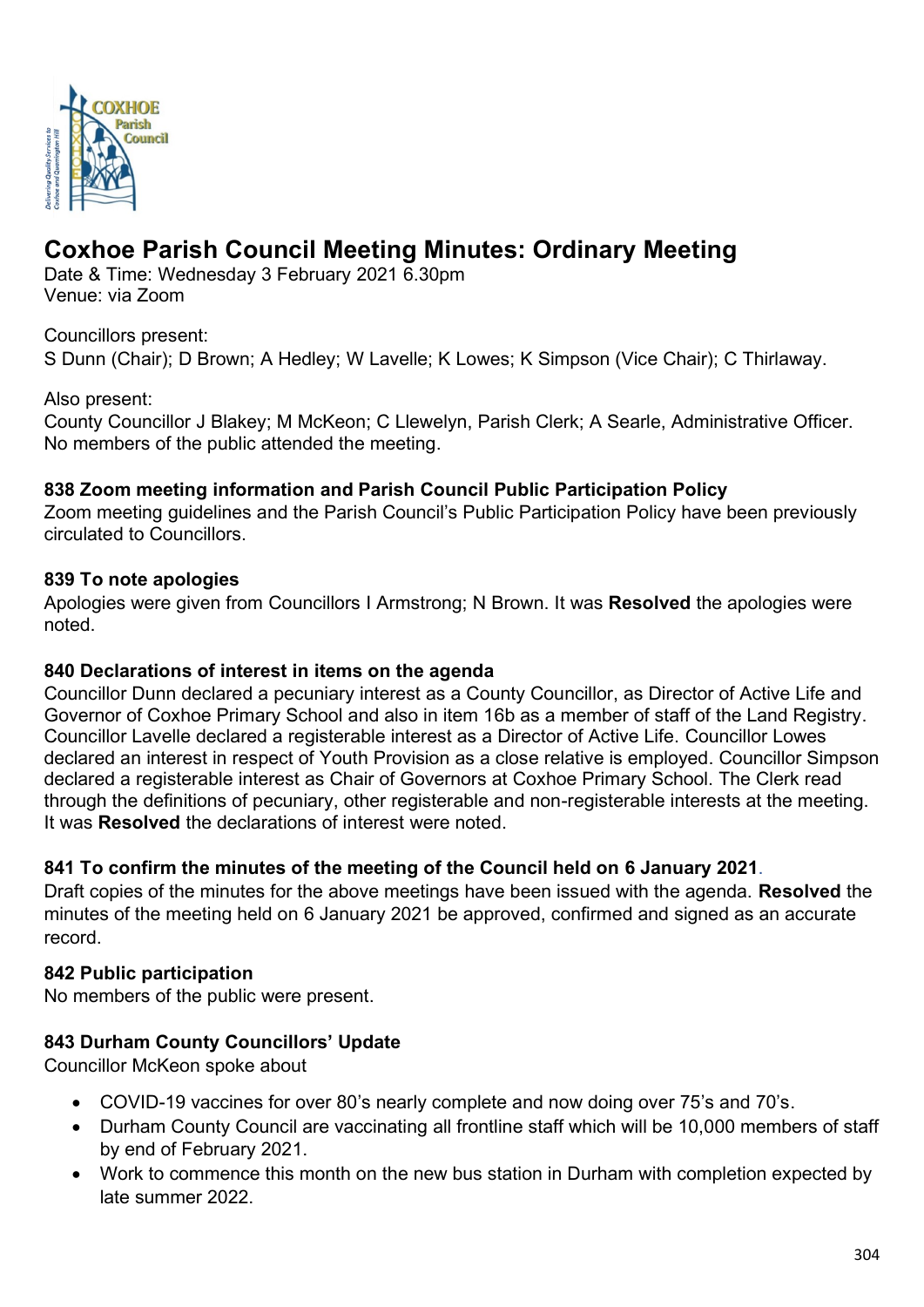- County Durham Together Community Hub available to the vulnerable and lonely through the ongoing pandemic. Further details to be forwarded to the Clerk.
- Financial assistance provided from Durham County Council to local businesses.

Councillor Blakey spoke about

- Number of vaccines administered at Bowburn.
- One off discretionary payment of £500 paid by Durham County Council to Taxi Drivers.
- Parking at The Grove, Coxhoe.
- Basic Cottages drainage.
- Amazon buses have stopped running.

Councillor Dunn spoke about

- CCTV at Coxhoe park approved and ordered.
- Coxhoe and Quarrington Hill trees pending approval.
- Cornforth Lane bus gate consultation response due by 4 February.
- Speed survey at Park Hill Coxhoe to the traffic lights and the crossing points at The Limes.
- Alterations to the mini roundabout in Coxhoe.
- Parking on The Avenue.

Parish Councillor Simpson mentioned at this point the lights were off at the zebra crossing at the end of Cornforth Lane. County Councillor Blakey to raise this with Durham County Council.

**Resolved** the information is noted.

**844 Councillors' reports of attendance at meetings and events on behalf of the Parish Council** Councillor Dunn said the update is covered in the agenda items 16b and 16c.

#### **845 Proposed dates for Annual Assembly of Electors and Annual Meeting and Council meetings 2021 to 2022.**

The Clerk had circulated with the agenda a report with the proposed dates.

| Date and Time                                | Venue                                    |  |
|----------------------------------------------|------------------------------------------|--|
| Wednesday 7 April 2021 6.30pm                | <b>Coxhoe Village Hall</b>               |  |
| Wednesday 12 May 2021 6.30pm (later than     | <b>Coxhoe Village Hall</b>               |  |
| usual due to elections which may take place) |                                          |  |
| Wednesday 2 June 2021 6.30pm                 | <b>Coxhoe Village Hall</b>               |  |
| Monday 5 July 2021 6.30pm                    | <b>Quarrington Hill Community Centre</b> |  |
| Wednesday 1 September 2021 6.30pm            | <b>Coxhoe Village Hall</b>               |  |
| Wednesday 6 October 2021 6.30pm              | <b>Coxhoe Village Hall</b>               |  |
| Monday 1 November 2021 6.30pm                | <b>Quarrington Hill Community Centre</b> |  |
| Wednesday 1 December 2021 6.30pm             | <b>Coxhoe Village Hall</b>               |  |
| Monday 10 January 2022 6.30pm                | <b>Coxhoe Village Hall</b>               |  |
| Wednesday 2 February 2022 6.30pm             | <b>Coxhoe Village Hall</b>               |  |
| Wednesday 2 March 2022 6.30pm                | <b>Coxhoe Village Hall</b>               |  |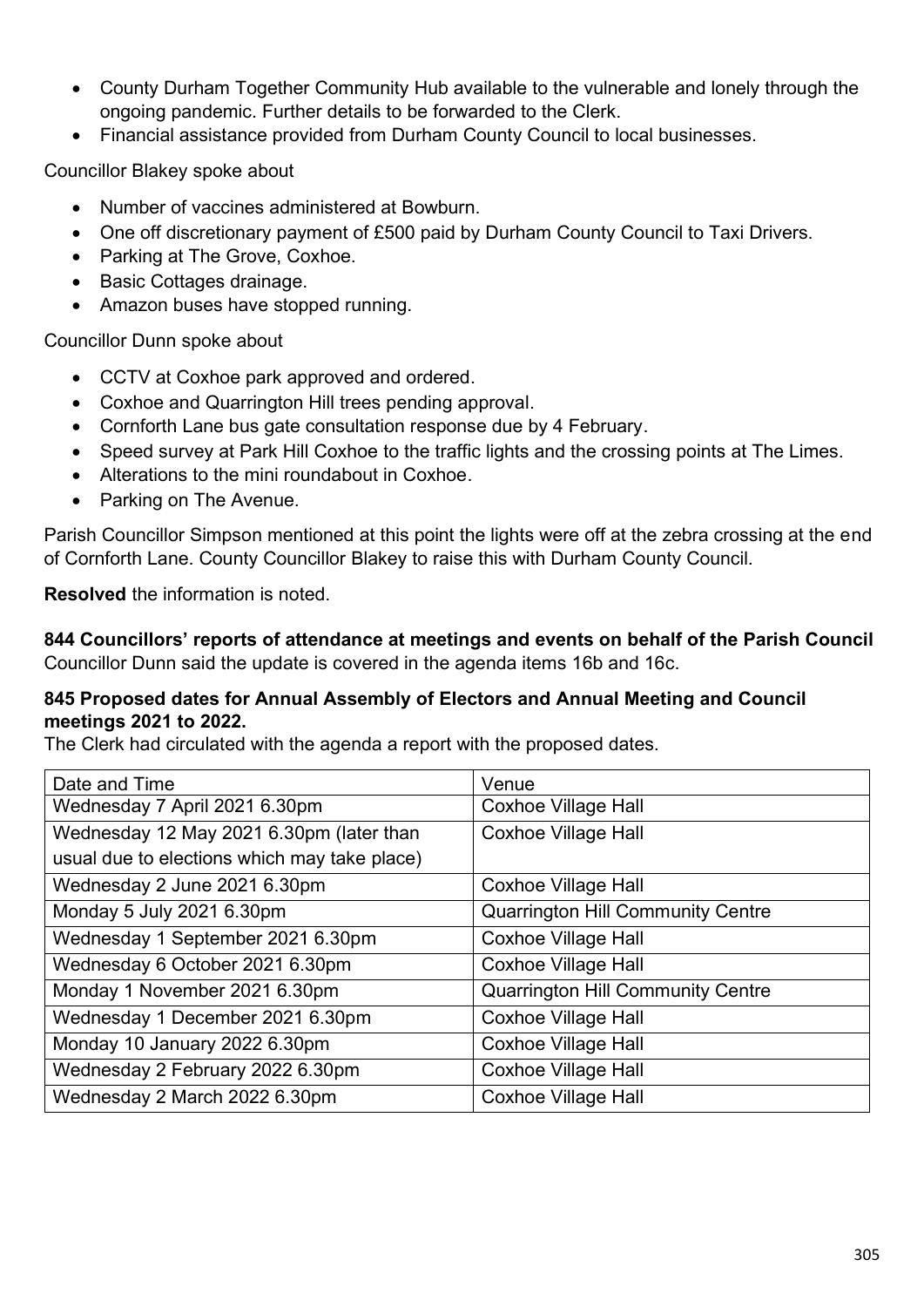# **Annual Assembly of Electors: Wednesday 12 May 2021 at 6.00pm at Coxhoe Village Hall**

| Committee                          | Date and Time                             |  |
|------------------------------------|-------------------------------------------|--|
| <b>Events, Environment and</b>     | Monday 10 May 2021<br>$\bullet$           |  |
| <b>Finance Committee</b>           | Monday 12 July 2021                       |  |
|                                    | Monday 6 September 2021                   |  |
|                                    | Monday 15 November 2021                   |  |
|                                    | Monday 6 December 2021 (focus on Finance) |  |
|                                    | Monday 7 February 2022                    |  |
| <b>Human Resources,</b>            | Wednesday 21 April 2021                   |  |
| <b>Grievance, Disciplinary and</b> | Wednesday 21 July 2021<br>$\bullet$       |  |
| <b>Complaints Committee</b>        | Wednesday 13 October 2021                 |  |
|                                    | Wednesday 12 January 2022                 |  |
| <b>Youth Strategy Group</b>        | Thursday 17 June 2021                     |  |
|                                    | Thursday 16 September 2021                |  |
|                                    | Thursday 20 January 2021                  |  |
|                                    | Thursday 17 March 2022                    |  |

a) To set a date for Annual Assembly of Electors and Annual Meeting of Coxhoe Parish Council 2021

b) To confirm dates of Council Ordinary meetings and Committee meetings for the municipal year 2021 to 2022

It was **Resolved (1)** to approve the above dates for the meeting of Annual Assembly of Electors and Parish Council Annual Meeting 2021 to 2022. **Resolved (2)** to approve the above dates for full Council meetings for the year 2021 to 2022. **Resolved (3)** to approve the above dates for Committee Meetings for the year 2021 to 2022.

# **846 Financial matters**

a) Finance Report, Bank Reconciliation and Payment Schedule

The Clerk had circulated the Finance Report, Bank Reconciliation to 25 January 2021 with the agenda.

**Resolved (1)** to note the Clerk will be arranging a bank transfer; and the bank balances to 25 January, and the bank reconciliations will be circulated.

The payments below were submitted for approval.

**February** 

| <b>No</b>      | Payee                 | <b>Description</b>                                     | <b>Amount</b> |
|----------------|-----------------------|--------------------------------------------------------|---------------|
|                | <b>Staff</b>          | <b>Salaries</b>                                        | £3,632.26     |
| 2              | <b>NEST</b>           | <b>Employer &amp; Employees' Pension Contributions</b> | £219.09       |
| $\mathbf{3}$   | <b>HMRC</b>           | <b>Employer Liabilities</b>                            | £814.21       |
| $\overline{4}$ | <b>SE Landscaping</b> | <b>Grounds Maintenance Contract</b>                    | £884.90       |
| 5              | ВT                    | Landline & internet                                    | £50.64        |
| 6              | <b>ITC</b>            | Sophos Internet Security & One drive storage           | £10.80        |
|                | Vodafone              | 3 x Mobile Phones                                      | £51.66        |
| 9              | <b>Scottish Power</b> | <b>Memorial Garden Lighting</b>                        | £11.00        |
| 10             | <b>Total Business</b> | <b>Photocopier Usage</b>                               | £14.14        |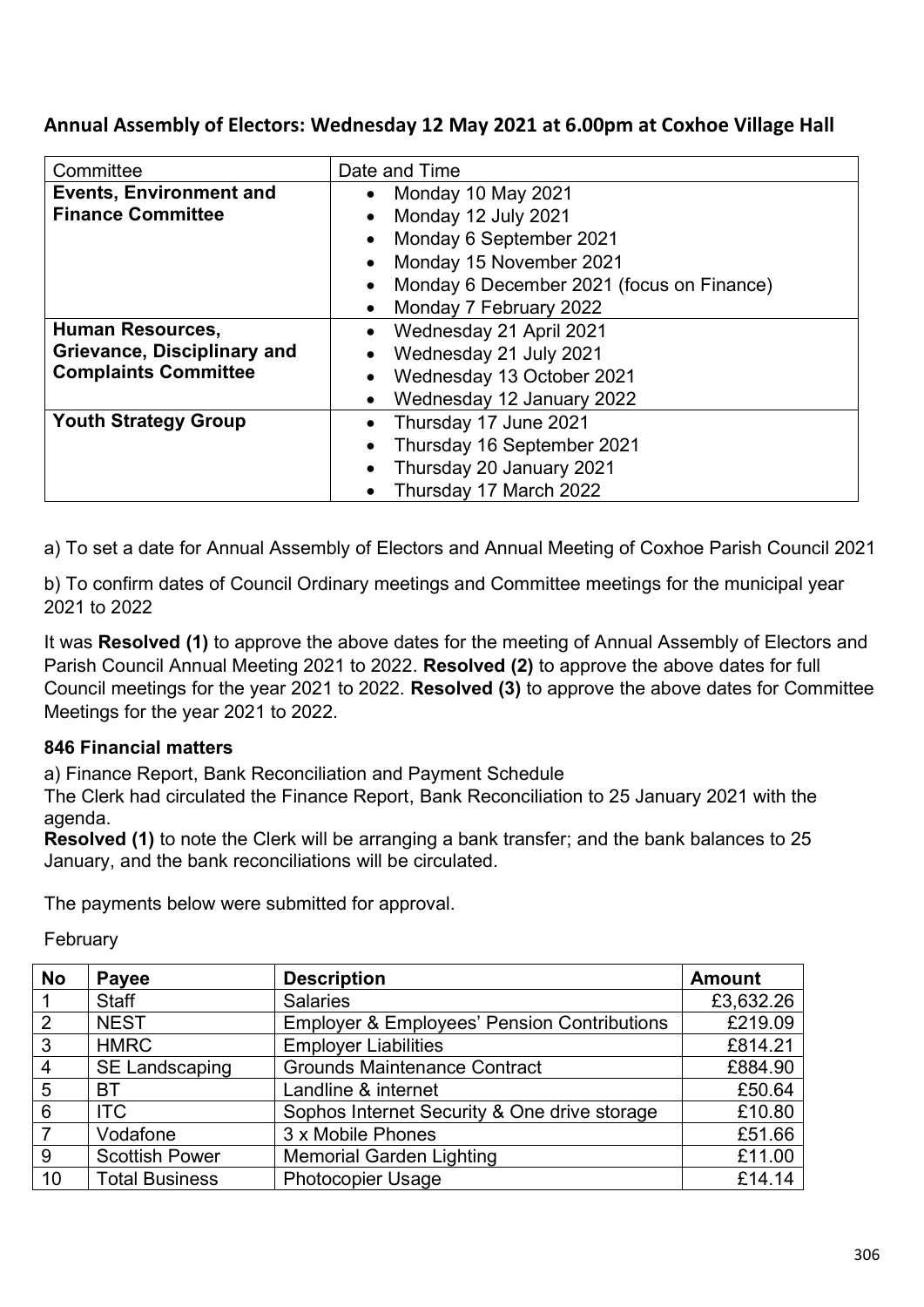| 11 | Kara-Jane Senior          | Dance sessions for youth clubs                | £50.00  |
|----|---------------------------|-----------------------------------------------|---------|
|    |                           |                                               | (grant  |
|    |                           |                                               | funded) |
| 13 | Durham County             | Maintenance of dog bin in St Mary's           | £270.79 |
|    | Council                   | Churchyard                                    |         |
| 14 | Affordable                | Supply, erection and dismantle of Christmas   | £528.00 |
|    | Landscapes                | tree                                          |         |
| 15 | Affordable                | Spreading chippings at sports field and track | £900.00 |
|    | Landscapes                |                                               |         |
| 16 | <b>Thinford Nurseries</b> | Watering at Quarrington Hill (invoice not     | £336.00 |
|    |                           | previously received)                          |         |
| 17 | Spar                      | Mobile Phone Top-up                           | £15.00  |
| 18 | Tesco                     | Items for Secret Santa Hampers                | £164.40 |
|    |                           |                                               | (grant  |
|    |                           |                                               | funded  |
| 19 | <b>Baker Ross</b>         | Arts and Crafts items for youth clubs         | £219.60 |
|    |                           |                                               | (grant  |
|    |                           |                                               | funded) |
| 20 | Spar                      | Postage Stamps                                | £15.84  |
| 21 | Spar                      | Mobile Phone Top-up                           | £15.00  |
| 22 | Microsoft                 | 365 Subscription                              | £5.99   |
| 23 | Zoom                      | <b>Zoom Subscription</b>                      | £14.39  |
| 24 | Lloyds                    | <b>Monthly Fee</b>                            | £6.00   |

Please note prices are gross, where VAT applies.

It was **Resolved (2)** the payments are approved.

## **Monies received (over £100 only)**

| <b>Date</b> | Payee                        | <b>Description</b>           | Amount  |
|-------------|------------------------------|------------------------------|---------|
| 15.01.21    | <b>Durham County Council</b> | Small Grant for Secret Santa | £200.00 |

It was **Resolved (3)** monies received were noted.

b) To note and approve Employer costs

The Clerk had sent details of employee costs for the month of January.

**Resolved** the employee costs were noted and approved.

c) To consider a Savings account and receipt of precept.

The Clerk has not been able to find a savings account which can be opened now, but there is the option of the Parish Council receiving the precept in two slices, in April and September with which the Internal Auditor is in agreement. It was **Resolved** to approve the precept for 2021 to 2022 to be received in two instalments.

## d) Budget for 2020 to 2021

The budget document showing the current financial year's budget was circulated with the agenda. It was **Resolved** the budget including updated projections for 2020 to 21 were noted.

## **847 Review of Internal Audit and Appointment of Internal Auditor**

The Clerk had circulated a report with the agenda. The following were **Resolved:**

**(1)** the report is noted.

**(2)** the Council considered and approved the review of internal audit presented.

**(3)** the Council appoints Gordon Fletcher as its Internal Auditor for the accounts for the financial year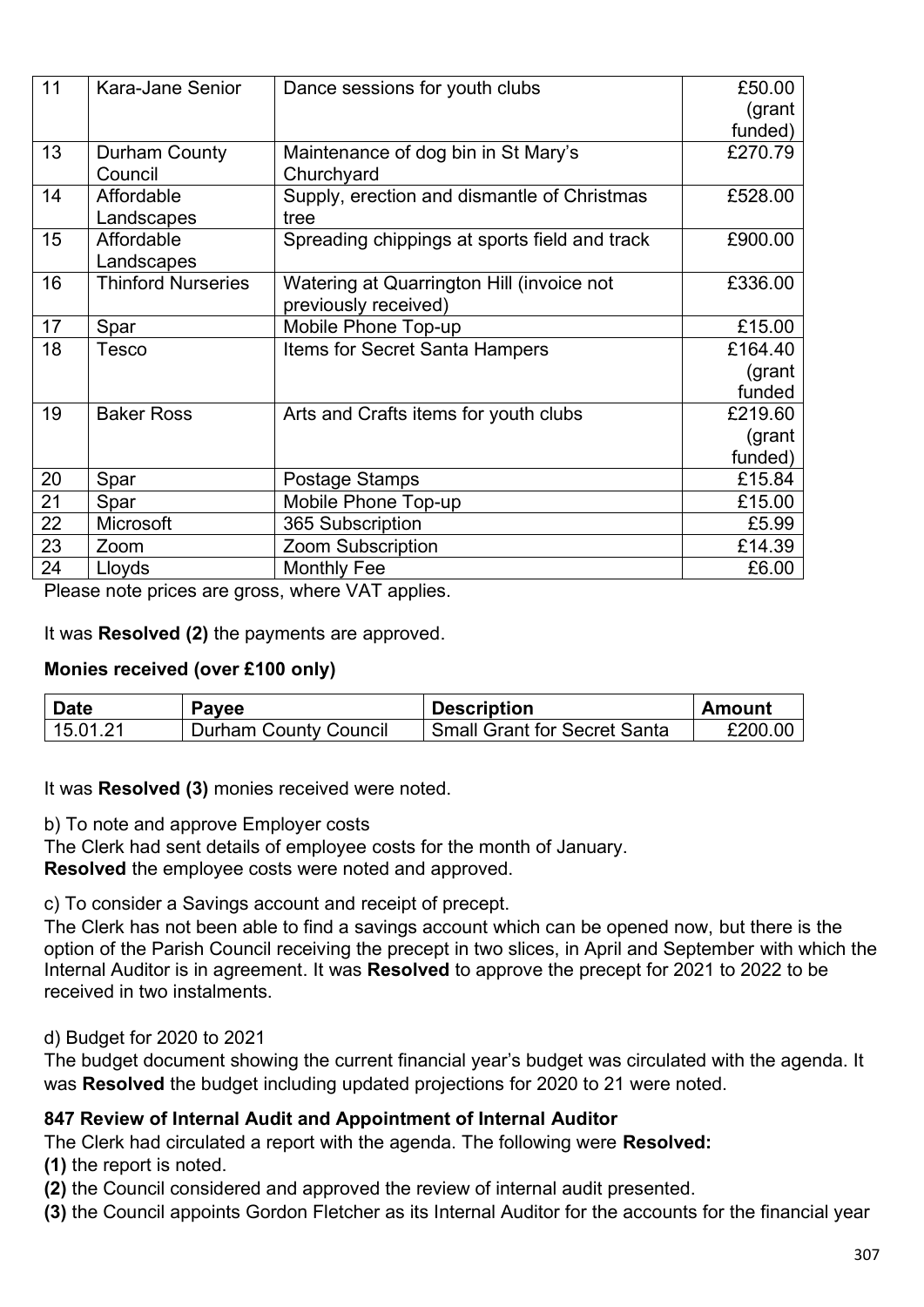2021 to 22 at the quoted cost.

## **848 Clerk's Report**

The Clerk had circulated the Clerk's Report with the agenda.

#### a) Matters raised by residents

The Clerk had circulated details of matters raised by residents:

- Icy conditions in Linden Grove, Coxhoe Village Hall car park and footpaths around the GP Surgery.
- Grit bins in Lansdowne Road and suggestion from resident the Parish Council plough or grit areas.

All matters had been passed on to County Councillor Dunn and further discussion took place as regards the Parish Council supplying a grit bin in the Village Hall car park. It was **Resolved (1)** the concerns of residents are noted. It was **Resolved (2)** the Clerk to look into working with the Village Hall for the Caretakers to clear paths.

#### b) Coxhoe and Area Community Pantry

The Clerk confirmed funding is secured and the planned start date for the Coxhoe and Area Community Pantry is 1 March. Training has been arranged for all involved. It was **Resolved (1)** to note the information. It was **Resolved (2)** the Parish Councillors passed on their thanks to all involved.

It was **Resolved (3)** to note the Clerk's Report.

## **849 Youth Provision**

The Clerk had sent a report and had circulated the Youth Worker's report. It was **Resolved** to the note the report.

## **850 Approval of Quarrington Hill Allotments Tenancy Agreement**

The Clerk had circulated a report and draft tenancy agreement with the agenda. This was based on NALC (National Association of Local Councils) template and responses from allotment tenants to the consultation that was issued during November and December 2020. It was **Resolved** to note the report and approve the draft Tenancy agreement, with the amendment that the perimeter fence and security of the site is not to be tampered with and only the official entry points can be used unless by pre-agreement with the parish council.

## **851 To approve Parish Council Policies**

a) To approve the Equal Opportunities Policy

It was **Resolved** to approve the draft Policy and rename as Equality, Diversity and Inclusion Policy.

b) To approve the Training Policy

It was **Resolved** to approve the draft Training Policy.

## **852 Planning and Correspondence Report**

A report had been circulated with the agenda.

- a) To consider planning applications
- 1. DM/20/03748/FPA The Bridge House, Station Road East
- 2. DM/21/00114/CEU Hill Top Farm, Quarrington Hill

It was **Resolved** to note the above applications.

b) To note approved, withdrawn and refused applications

There were no approved, withdrawn or refused applications this period.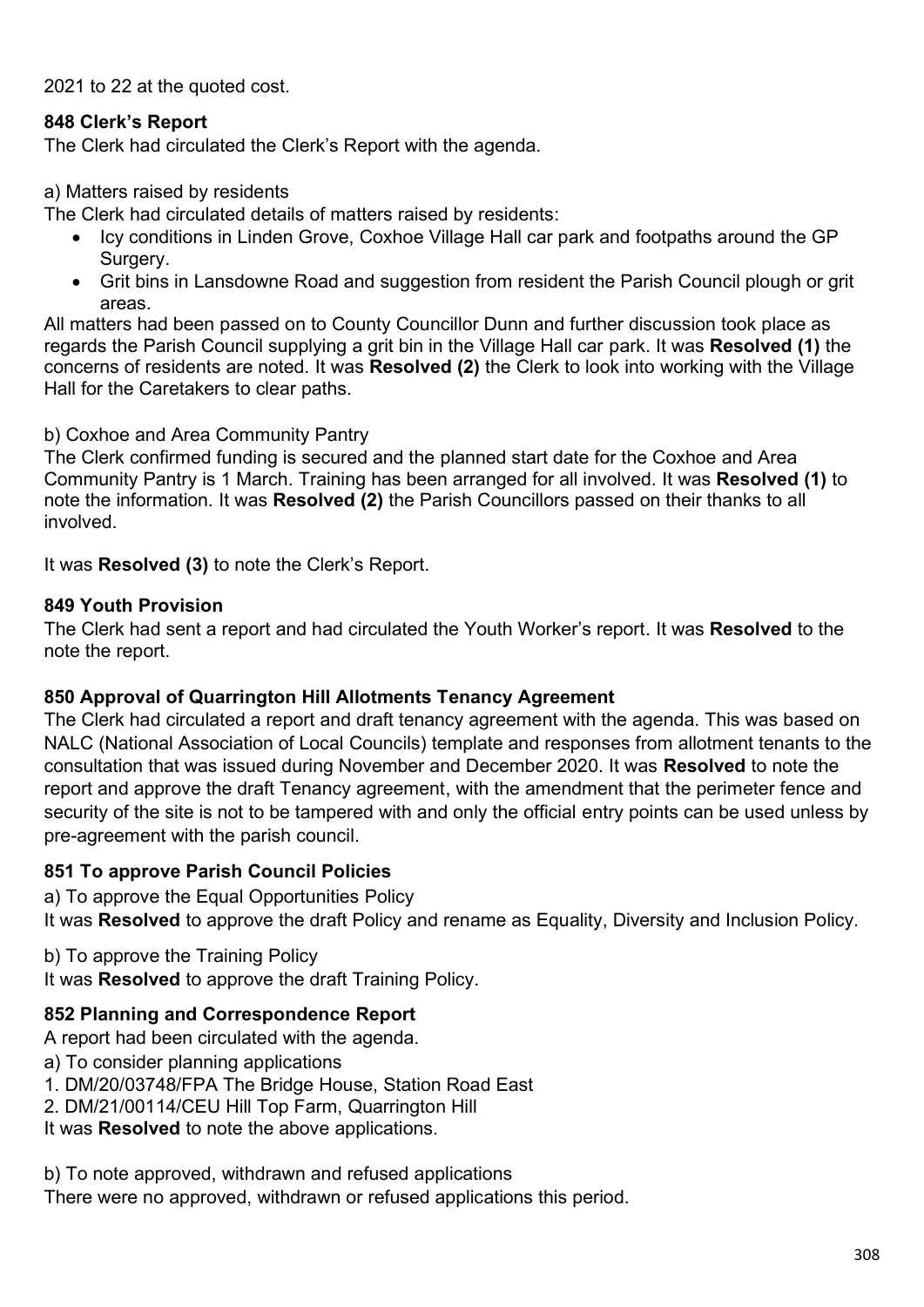# c) To consider correspondence

Cassop-cum-Quarrington Neighbourhood Plan Proposal – Regulation 16 of the Neighbourhood Planning (General) Regulations 2012 and the Localism Act 2011. It was **Resolved (1)** the correspondence was noted. It was **Resolved (2)** to respond that the Parish Council strongly endorses the Neighbourhood Plan proposals and is looking to do similar in its own Parish; and that the parish council supports proposals for the Cassop-cum-Quarrington Neighbourhood Plan.

d) To consider a response to consultations

1. Durham County Council Minerals and Waste Development Plan Document consultation

2. Durham County Council Parking and Accessibility Supplementary Planning Document consultation 3. Durham County Council consultation on C67 Cornforth Lane, Coxhoe, Bus Gate and No Entry

Order 2021

4. Durham County Council consultation on making County Durham a safer space

5. County Durham Health and Wellbeing Board consultation on health and wellbeing strategic objectives

It was **Resolved (1)** to note all the consultations. It was **Resolved (2)** the Clerk to respond to item 3 stating the proposals have the full, strong support of the Parish Council.

|                         | <b>Date</b>     | <b>Received From</b>                                                                             | <b>Summary</b>                                                                                  |
|-------------------------|-----------------|--------------------------------------------------------------------------------------------------|-------------------------------------------------------------------------------------------------|
|                         | <b>Received</b> |                                                                                                  |                                                                                                 |
| 1                       | 21.12.20        | National Association of Local Councils<br>(NALC)                                                 | <b>Chief Executive's Bulletin</b>                                                               |
| $\overline{\mathbf{2}}$ | 04.12.20        | Durham County Council                                                                            | A689 West Road Railway Bridge<br>Bradbury - Temporary road closure                              |
| 3                       | 04.01.21        | County Durham Association of Local<br>Councils (CDALC)                                           | <b>Police Crime and Victim</b><br><b>Commissioners Precept</b><br>Consultation (see Appendix 2) |
| 4                       | 11.01.21        | Croxdale & Hett Parish Council                                                                   | Increase in Litter - Thinford and<br>surrounding areas                                          |
| 5                       | 11.01.21        | County Durham Association of Local<br>Councils (CDALC)                                           | Bulletin and message from Steve<br>Ragg                                                         |
| 6                       | 12.01.21        | <b>CDALC</b>                                                                                     | NALC Chair's Open Letter to all<br>Councillors                                                  |
| 7                       | 12.01.21        | East Durham Rural Corridor Area Action Wellbeing for Life Training Calendar<br>Partnership (AAP) |                                                                                                 |
| 8                       | 15.01.21        | <b>CDALC</b>                                                                                     | New Covid grant, Elections and<br><b>Finance for Councillors training</b>                       |
| 9                       | 19.01.21        | <b>NALC</b>                                                                                      | Chief Executive's Bulletin including<br>notes from Steve Ragg from CDALC                        |
|                         | $10$ 22.01.21   | <b>NALC</b>                                                                                      | <b>Chief Executive's Bulletin</b>                                                               |
|                         | 11 25.01.21     | <b>CDALC</b>                                                                                     | Election information and request to<br>encourage postal votes                                   |
|                         | $12$ 26.01.21   | <b>CDALC</b>                                                                                     | Severe cold weather alert - level 2                                                             |

e) Bulletins

It was **Resolved** the bulletins were noted.

# **853 Land, Buildings and Open Spaces**

a) Neighbourhood Planning

The Clerk circulated a report including the Neighbourhood Planning Meeting notes of the 18 January 2021 with the agenda.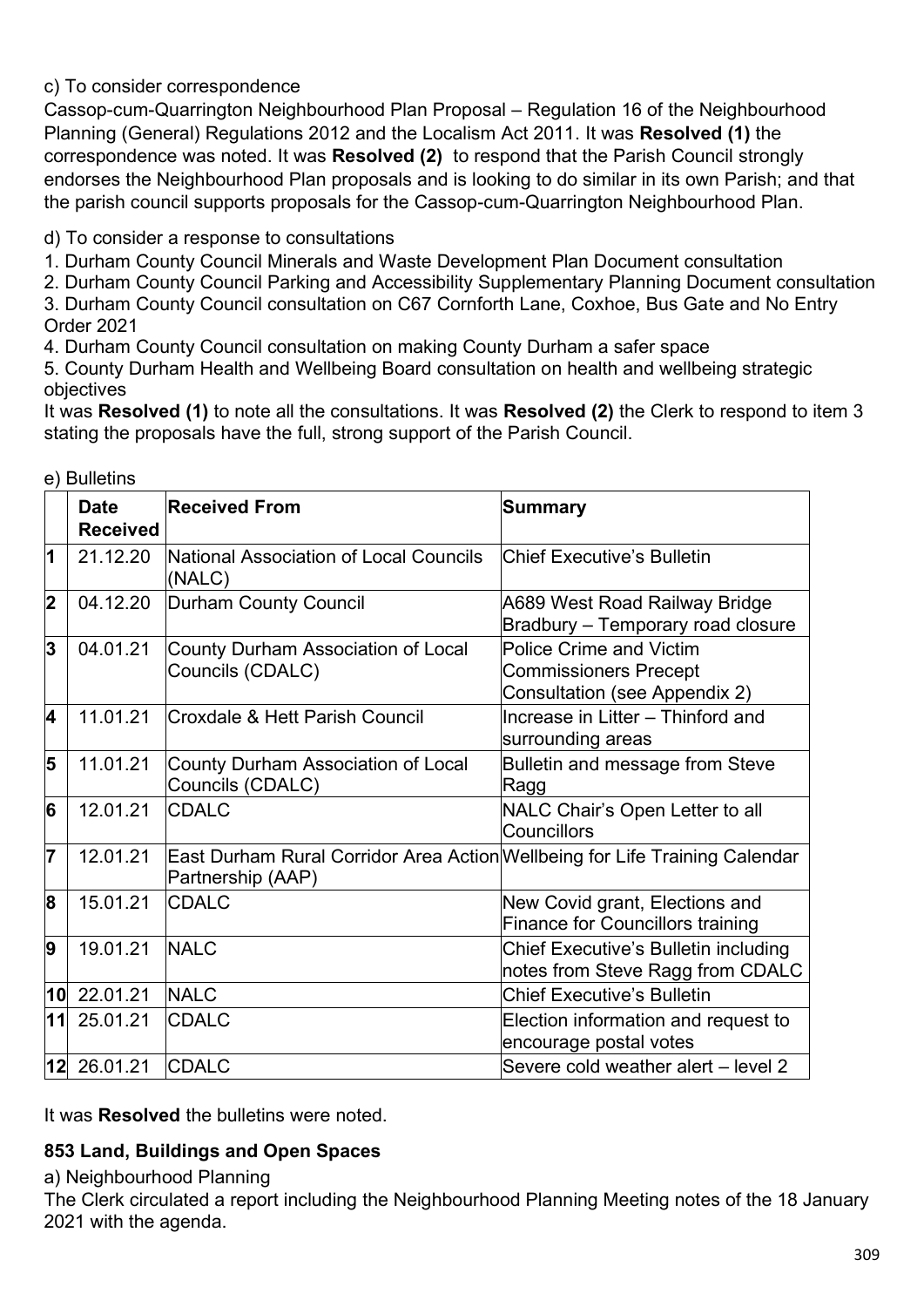It was **Resolved (1)** the note the report and notes of the meeting. It was **Resolved (2)** to approve the working group to carry out the next suggested steps. It was **Resolved (3)** to approve the Clerk to develop a communication plan. It was **Resolved (4)** to approve the Clerk to develop a term of reference for the working group on which members of the public who responded to survey will be invited to comment and will be approved by the Council and working group.

## b) Foundry Row easement

The Clerk had declared an interest in this item. The Chair and Vice Chair had met with the owner who has agreed to the erection of the fence and activity continues with the deed of easement. A statutory declaration is being finalised by the Council's Solicitor. It was **Resolved** to note the report.

# c) Foundry Row land and drainage

County Councillor Blakey is awaiting a response from County Council Officers regarding the drainage on the land. It was **Resolved** to note the report.

# d) Shaun Henderson Memorial Sports Ground

The Clerk is working with the Contractor to complete the pavilion and approve payments in this financial year. Councillor Dunn has contacted a company in relation to linking the Sports field CCTV with the Active Life system. It was **Resolved** to note the report.

## **854 To consider the costs, risks and ongoing implications of the Parish Council taking on maintenance of Quarrington Hill Churchyard**

The Clerk circulated a report with the agenda. The Clerk had recommended that the Parish Council did not make a decision on the Churchyard without further advice about the condition of the Churchyard and confirmation that everything which needs to be addressed will be addressed before the ongoing maintenance responsibility were handed over. Councillors raised staff hours and said the Council should address where the hours will come from and the costs for these.

It was **Resolved (1)** to note the report and information on costs, risks and implications provided by the Clerk. It was **Resolved (2)** that the Parish Council reaffirms its request to take on the administration and maintenance of the open Churchyard unless further technical information and advice about the condition of headstones, uneven ground and the fissures that have opened up recommends strongly that the Churchyard should be closed.. It was **Resolved (3)** to approve the Clerk to continue to seek discussion with Cassop cum Quarrington Parochial Church Council.

# **855 To consider the provision of CCTV in Coxhoe**

The Clerk circulated a confidential report with the agenda. She gave suggestions for other crime prevention methods which should be considered first and Councillors discussed the potential burden on staff time and raised a concern over responsibilities as data controller which would be likely to mean additional costs and responsibilities for staff.

## The following were **Resolved:**

**(1)** to note the report and information on legal requirements, risks and implications provided by the Clerk.

**(2)** to note and consider the security options other than CCTV and ask the Clerk to investigate and report back on those the Council wishes to consider.

**(3)** if the Council is minded to continue seeking CCTV provision the Clerk is to undertake consultation with the community on provision of CCTV on Coxhoe Front Street, including letter drop to all properties that would be in the vicinity.

**(4)** to approve expenditure of £400 plus extra costs as required to be spent on investigating the NGA line.

**(5)** to note that if the Council is minded to continue investigations the Clerk would seek to obtain further quotes for CCTV provision and the lead-in time for potential Contractors, and to begin to draw up policies.